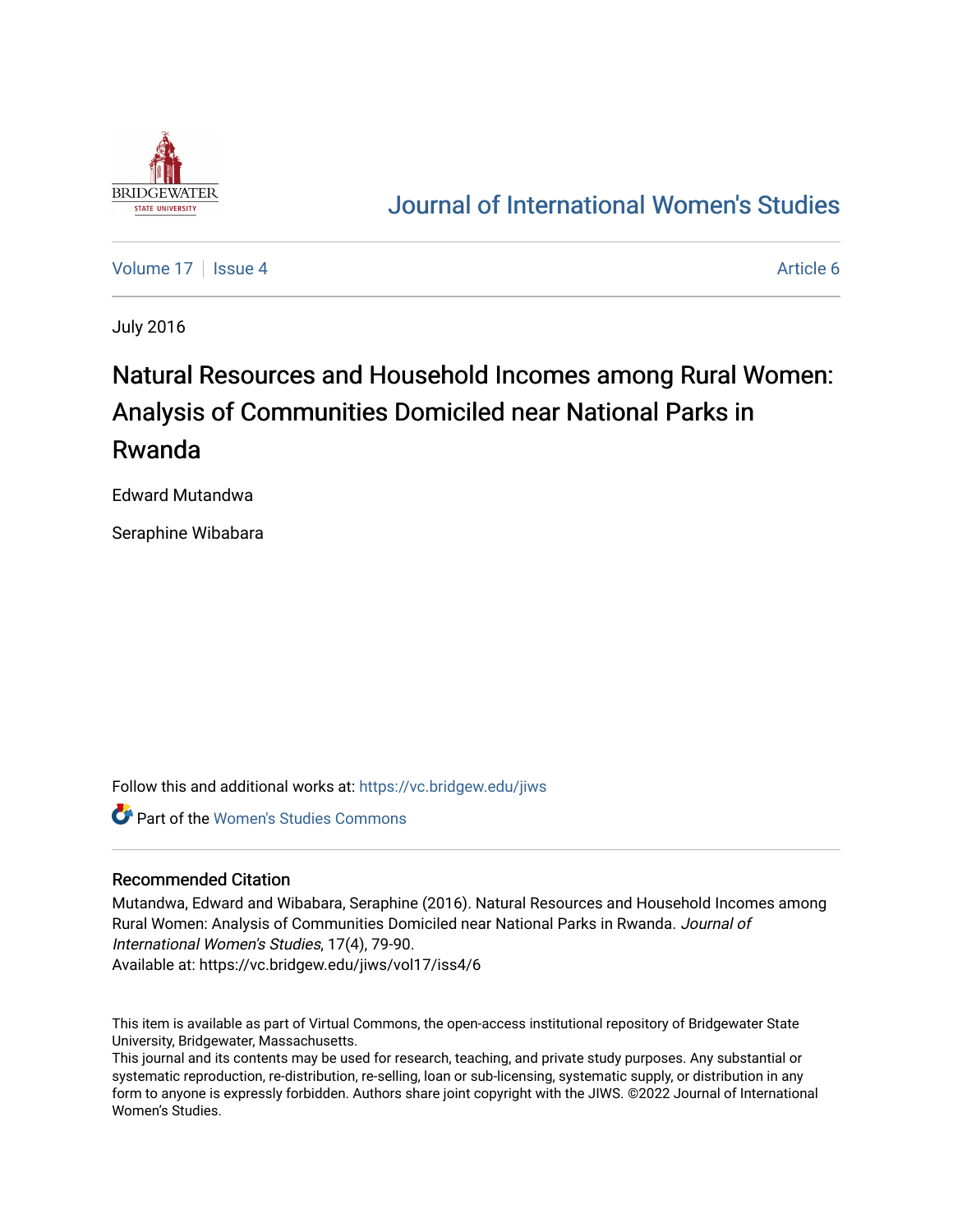Mutandwa and Wibabara: Natural Resources and Household Incomes among Rural Women

This journal and its contents may be used for research, teaching and private study purposes. Any substantial or systematic reproduction, re-distribution, re-selling, loan or sub-licensing, systematic supply or distribution in any form to anyone is expressly forbidden. ©2016 Journal of International Women's Studies.

#### **Natural Resources and Household Incomes among Rural Women: Analysis of Communities Domiciled near National Parks in Rwanda**

Edward Mutandwa<sup>[1](#page-1-0)</sup> and Seraphine Wibabara<sup>2</sup>

#### **Abstract**

Historically, national parks were developed along protectionist principles to stave off illegal extraction of plants and wildlife. However, there have been calls to involve local communities in sustainable management of natural resources in recent years. The main objective of this study was to examine the economic activities carried out by rural women located near the Virunga National Park (VNP) in Northern Rwanda. The research also determined the role of such activities in enhancing their financial condition. A total of 118 respondents were selected from Musanze District using a multi-stage sampling technique. Data was mainly collected through a structured questionnaire transcribed in Kinyarwanda. Iteratively Reweighted Least Squares (IRLS) robust regression and descriptive statistics were used to analyze the data. The results showed that basket weaving and agriculture (crop and livestock) were important activities in the lives of rural women. However, most women earned less than 44,190.71Rwf (\$73USD) per year and lived in extreme poverty. IRLS robust regression results suggested that location, self-confidence and the type of economic activity were statistically associated with annual household income  $(p<0.05)$ . These results revealed the importance of building self-confidence and exploring location-specific business opportunities for enhanced incomes among rural women.

*Keywords*: Economic Activities, Rural Women, Virunga National Park, Survey, Musanze, Rwanda

#### **Background**

l

In rural Africa, women play an important role in a wide range of economic activities that include agriculture, health, family care, firewood collection and food preparation (Deda and Rubian 2004). The involvement of women in these activities is crucial for the achievement of food security and sustainable economic development. Studies have shown that more than 40% of women contribute to labor in smallholder agriculture (FAO 2013). However, they often do not receive any form of economic remuneration resulting in low incomes (Berkes and Adhikari 2006). A nexus of determinants that include poor access to education, land, and financial resources has also resulted in their marginalization in rural societies (Barrett et al. 2001).

In recent years, rural communities located near national parks have been the subjects of a growing body of literature (Chowdury et al. 2009, Kideghesho et al. 2007, Heinen and Mehta 2000). The socioeconomic context of such societies is typically shaped by poverty, high population growth, and limited access to productive resources (Coad et al. 2010, Nyakaana and

<span id="page-1-0"></span><sup>1</sup> Lecturer, Department of Rural Development and Agribusiness, Higher Institute of Agriculture and Animal Husbandry (now University of Rwanda), P.B 210, Musanze, Rwanda, E-mail[: edwardmutandwa@yahoo.com;](mailto:edwardmutandwa@yahoo.com) 2 <sup>2</sup>Research Assistant. This study was conducted while the institute operated as ISAE in the department of rural development and agribusiness.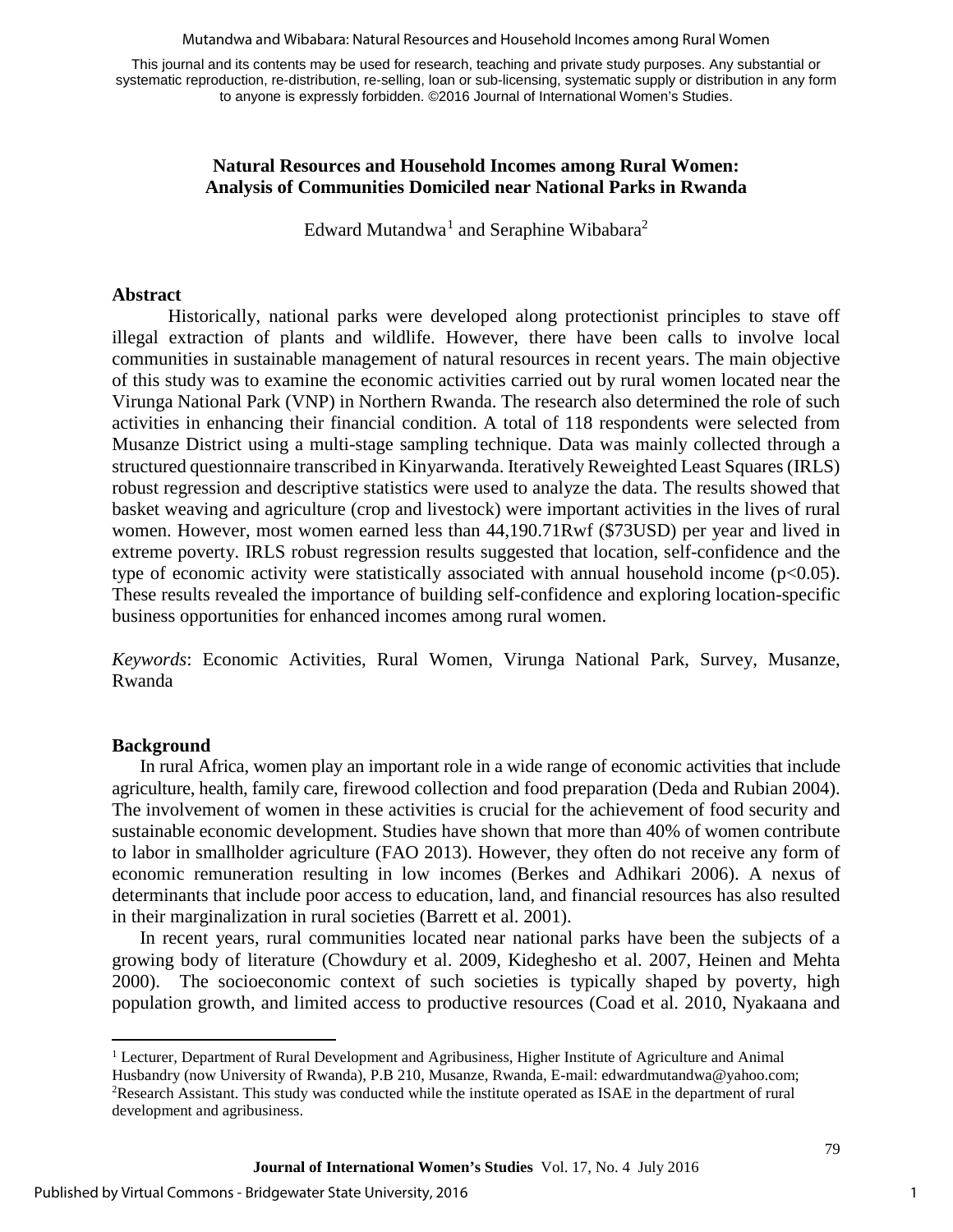Edroma 2008, Ancrenaz et al. 2007, Hackel 1999). Many of the previous studies conducted in these areas have rarely defined "community" (Nyakaana and Edroma 2008, Mehta and Heinen 2001, Gillingham and Lee 1999). An assumption of a homogenous community negatively affects interventions because it does not consider differences in composition, culture and attitudes towards conservation (Agrawal and Gibson 1999). Consequently, interventions have often precluded rural women in the process of developing sustainable conservation initiatives (Wainwright and Wehrmeyer 1998). Strategies focusing on women are imperative because they have been shown to have positive impacts at the household level (Coad et al. 2010).

Rwanda is a country located in East Africa whose economic development relies on biodiversity found in three main national parks including Virunga, Nyungwe Forest, and Aakagera national parks (ORTPN 2007). The forests are anchored on protectionist values but they are also viewed as sanctuaries from which firewood, water, bush meat, honey, poles, timber, aesthetics, and recreation are obtained by rural communities domiciled near the parks (Nielsen and Spenceley 2011). Subsequently, challenges include but are not limited to illegal firewood extraction and hunting of wildlife (Hogan et al. 2014). The problems may be understood in a broader context where the country faces a burgeoning rural population depending on a limited land resource (Rurangwa 2002). The government, therefore, mandated several public bodies including Rwanda Agricultural Board, Rwanda Office for Tourism and National Parks (ORTPN), Ministry of Finance and Economic Planning, and Ministry of Natural Resources to foster sustainable utilization of natural resources through collaborative activities with rural communities living adjacent to national parks. Various strategies that include revenue sharing, construction of schools, water tanks, boreholes, roads, hospitals and lodges for ecotourism were enunciated (ORTPN 2004, Masozera and Alavapatti 2004, Plumptre and Williamson 2001).

There have been concerns that women have been previously excluded in natural resources oriented projects (Masozera and Alavapati 2004, Badola and Hussain 2003, Tomicevic et al. 2010, Mehta and Heinen 2001). The department of conservation in the VNP developed a number of initiatives including basket weaving and handicrafts making to help integrate women into a mainstream development process. Although previous studies have evaluated the contribution of economic activities to household income, they did not examine the socioeconomic factors that affect the generated revenues. The analysis is important because it provides insights on how various stakeholders can improve income streams from different activities conducted by women. The main objective of this study was to assess the monetary contribution of different activities to household income among rural women living near the VNP in the Northern Province of Rwanda. The study also examined the socioeconomic factors affecting household income as well as the challenges affecting rural women in their quest to improve their financial condition.

#### **Materials and Methods**

#### *Description of Study Area*

Virunga National Park (VNP) is situated in the Northwestern part of Rwanda and it was promulgated in 1925 mainly to preserve wildlife that was exploited for commercial reasons (ORTPN 2004). It shares borders with Uganda and the Democratic Republic of Congo (RDC) forming what is commonly referred to as the "Virunga massive" (Plumptre et al. 2004). Initially, the national park covered about 34,000 ha of forestland that drastically declined due to encroachment from the populace (Plumptre and Williamson 2001). Current estimates indicate that total land covered by the national park is 16,000 ha implying that half of its original size and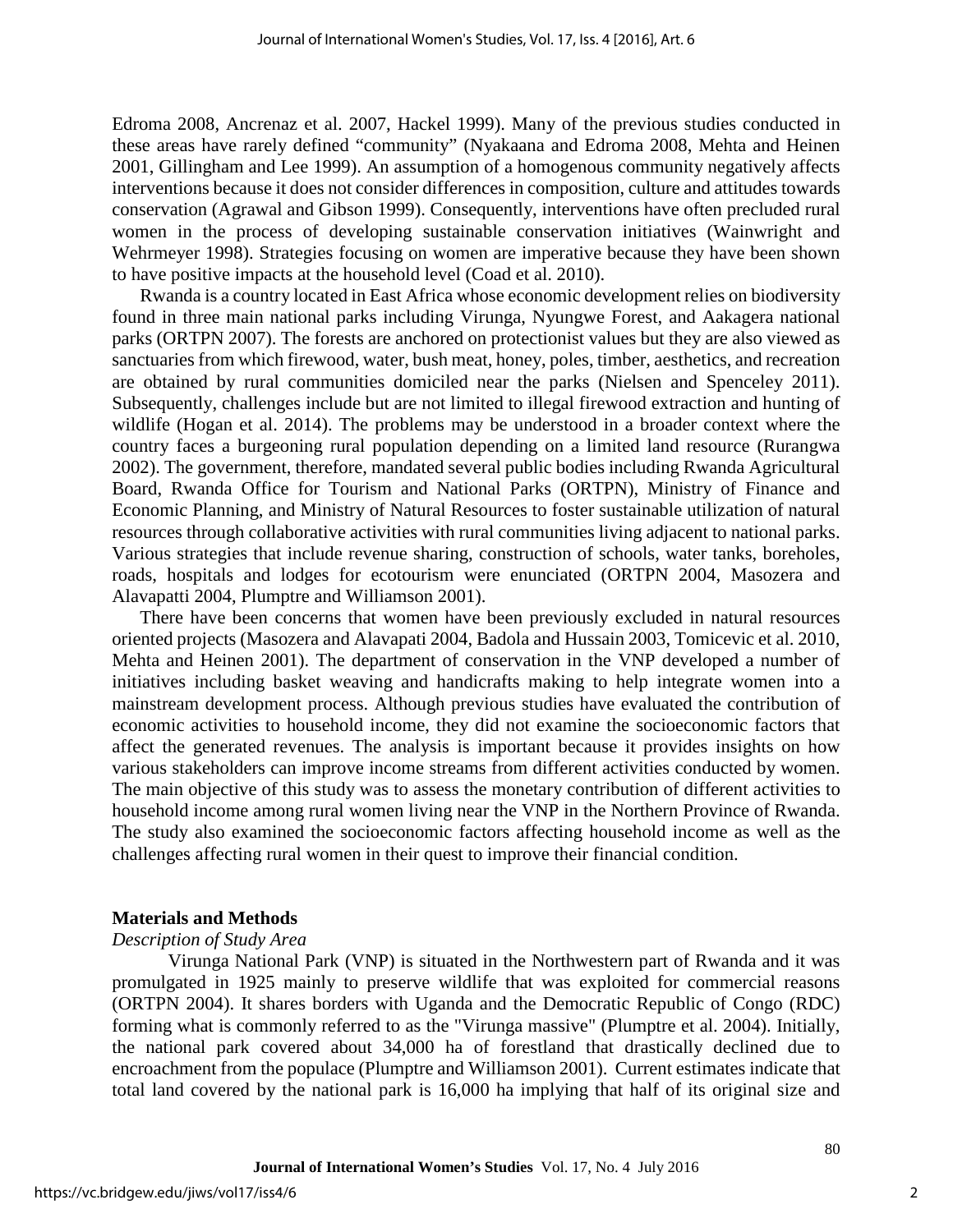associated biodiversity have been lost over time (ORTPN 2004). Figure 1 shows the districts that are adjacent to the park.

Burera and Musanze are located in the Northern Province while Nyabihu and Rubavu districts are positioned in the Western Province of the country (Figure 1). The main economic activities are crop agriculture, livestock husbandry as well as other off-farm activities that involve a commercial trade of handicrafts, bricks, traditional beer, household retail goods, and woodcarving. Woodcarving and handicraft markets have been lucrative because of the influx of foreign tourists (ORTPN 2004).



## **Figure 1: Districts Located near the VNP in Northern Rwanda**

Musanze district was purposively selected given the financial resource limitations and that most of the women involved in handicraft making were located in the district. The four sectors from the district (Nyange, Kinigi, Gataraga and Shingiro) that are adjacent to the VNP were included in the research.

## *Population and Sampling*

Broadly, a multi-stage sampling framework was used to determine the number of households to sample at the district and sector levels. Firstly, the sample at the district level was determined and secondly at the sector level. Proportionate allocation sampling was used to ascertain the number of households to include at these two levels. There were 46,514 adult women (older than 21 years) in the four selected sectors at the time of doing research (Musanze District Development Plan 2011). Following Kothari (1985), a sample size of 118 respondents was established. Nyange, Kinigi, Gataraga and Shingiro sectors accounted for the following percentages of adult women population: 29%, 26%, 23% and 22% respectively. These percentages were subsequently used in proportionate allocation sampling to determine the number of respondents to include in the survey according to their weights. The sample was disaggregated as follows: Nyange (34); Kinigi (31); Gataraga (28) and Shingiro (25). Lists of adult women obtained from Musanze District offices were used to facilitate a random selection of respondents for the survey through a lottery technique. The selected respondents were assured of the privacy and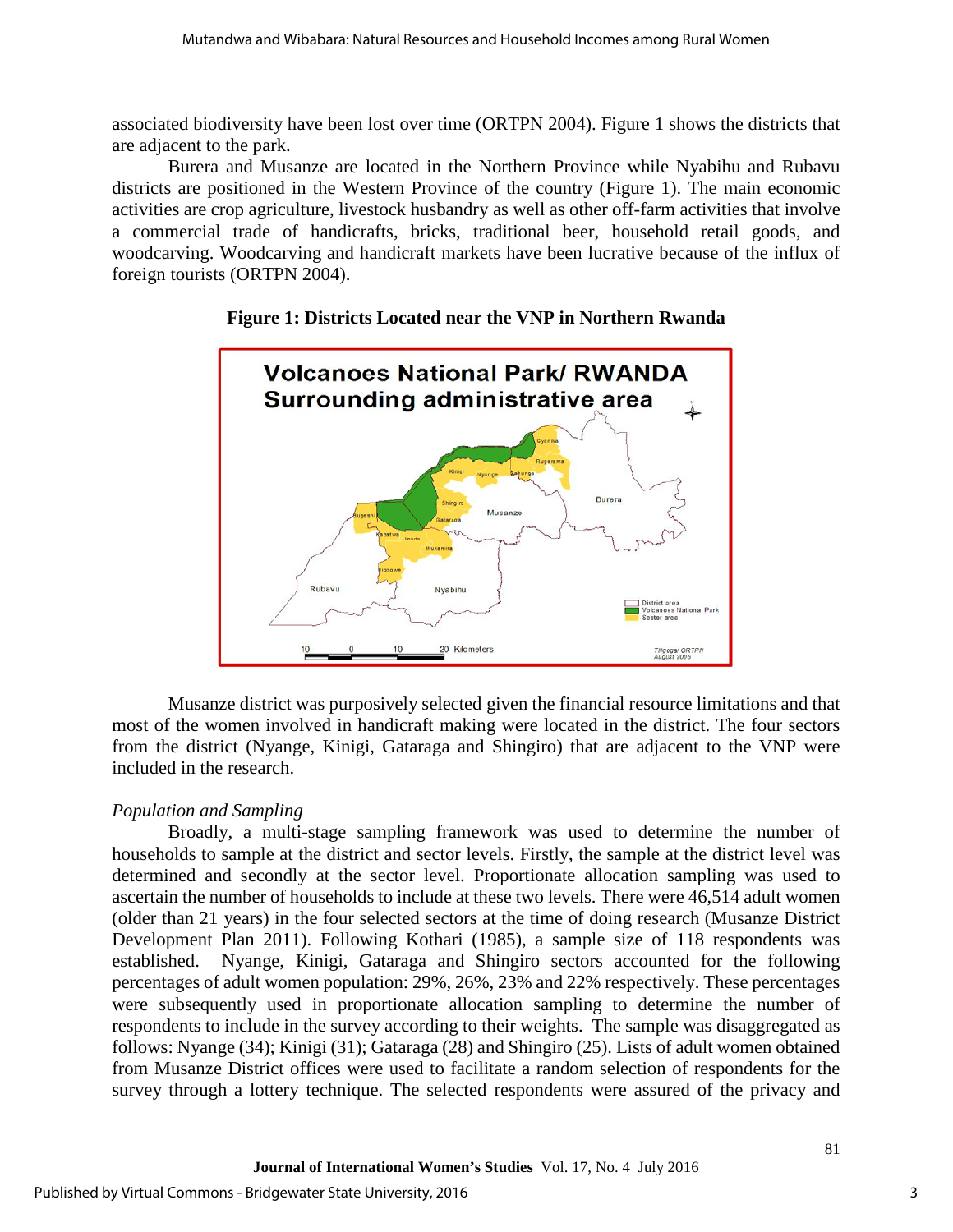confidentiality of their responses. No voice recordings of participants were used in the research. Furthermore, they were asked to indicate whether they would voluntarily participate in the survey. In the event that a given respondent voluntarily opted out, the lottery method was employed to randomly select other respondents as replacements.

#### **Data Collection Methods**

Structured questionnaires were administered to individual women. The instrument was constructed originally in English but was translated into Kinyarwanda. The purpose of the structured questionnaire was to obtain demographic, economic, and social data. The instrument was organized into four sections namely demographic data, economic activities, challenges and possible solutions. A combination of closed and open-ended questions was used. The severity of problems affecting the implementation of income-generating activities was measured on a fivepoint Likert scale ranging from 1-very important through 5-least important. One of the main challenges of conducting a study that enumerated household income was that many outputs such as milk, honey, maize meal, beans and vegetables were not marketed and therefore did not have a formal price (Brooks et al. 2011). Shadow prices were used to assess the economic value of such products. It was necessary for enumerators to have more than one visit in consultation with the other members of the household because a number of respondents were not available at their respective households at the time of the interview.

#### **Data Analysis**

Descriptive and inferential statistics were used to analyze the data. Descriptive statistics were mainly in the form of frequencies, mean and mode. An initial multiple regression model was specified to examine the socioeconomic factors associated with household income and the variables are described in Table 1.

 $y_i = \beta_0 + \beta_1 x_{1i} + \beta_2 x_{2i} + \beta_3 x_{3i} + \dots + \beta_n x_{ni} + \varepsilon_i$ 

Where: *Y<sub>i</sub>* represents annual household income in USD; *x<sub>i</sub>* represents the set of factors influencing household income.

| <b>Variables</b>       | <b>Description</b>                                             |
|------------------------|----------------------------------------------------------------|
| Dependent              |                                                                |
| Total household income | Annual household income earned in US\$                         |
| <b>Independent</b>     |                                                                |
| Sector dummy 1         | 1-if respondent is located in Shingiro; 0-Otherwise            |
| Sector dummy 2         | 1-if respondent is located in Kinigi; 0-Otherwise              |
| Sector dummy 3         | 1-if respondent is located in Nyange; 0-Otherwise              |
| Age1                   | 1-if aged between 36-50 years; 0-Otherwise (reference category |
|                        | $20-35$ years)                                                 |
| Age2                   | 1-if aged more than 50 years; 0-Otherwise                      |

**Table 1: Description of Dependent and Independent Variables to Examine Factors Influencing Household Income among Respondents**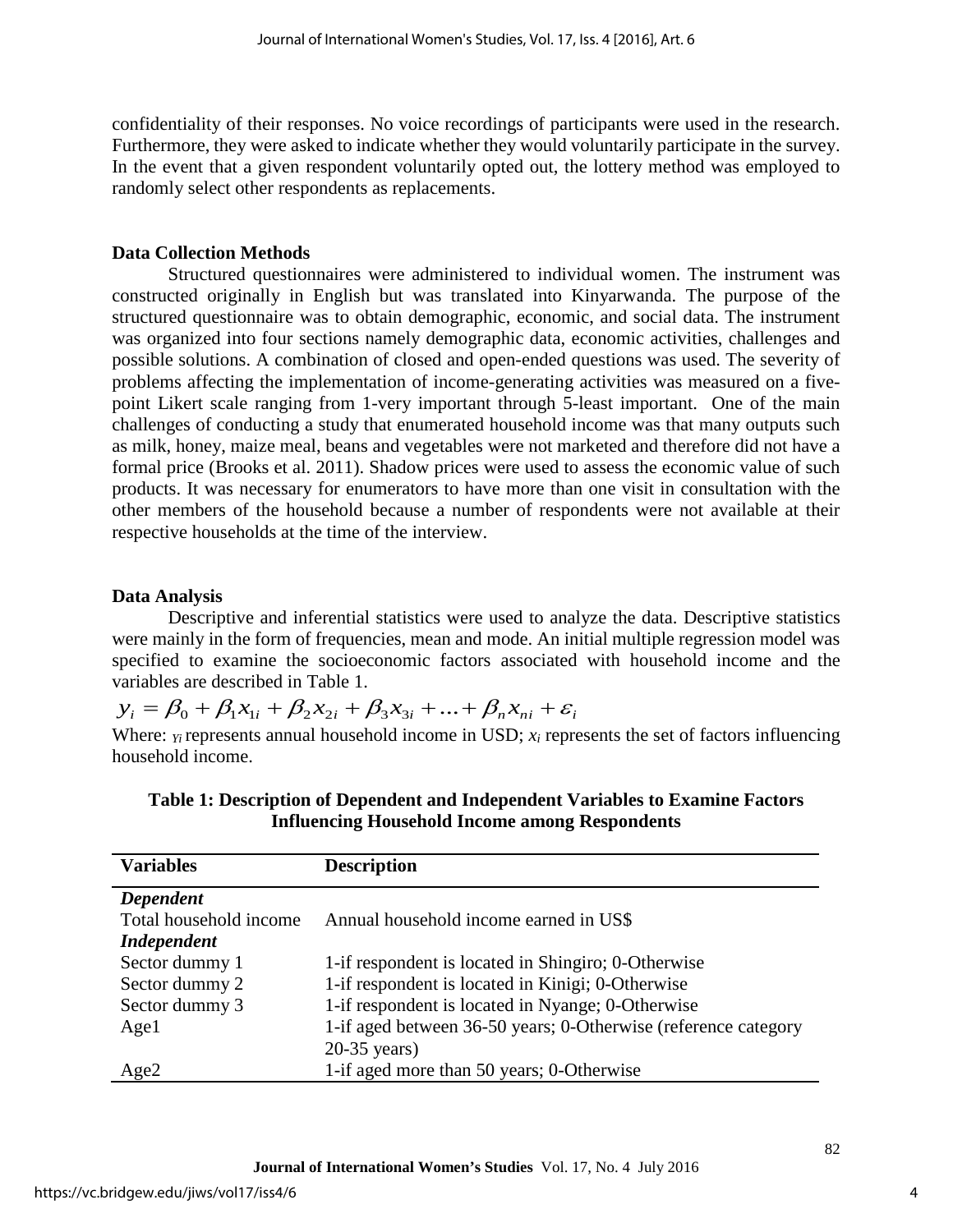| Education1      | 1-if attained primary level; 0-Otherwise (reference category |  |  |  |  |
|-----------------|--------------------------------------------------------------|--|--|--|--|
|                 | "never attended formal school")                              |  |  |  |  |
| Education2      | 1-if attained secondary level; 0-Otherwise                   |  |  |  |  |
| Education3      | 1-if attained University level; 0-Otherwise                  |  |  |  |  |
| Activity1       | 1-if basket weaving; 0-Otherwise (reference category         |  |  |  |  |
|                 | "agriculture")                                               |  |  |  |  |
| Activity2       | 1-if regular employment; 0-Otherwise                         |  |  |  |  |
| Family size     | Number of members in household                               |  |  |  |  |
| Training1       | 1-if trained in basket weaving; 0-Otherwise                  |  |  |  |  |
| Training2       | 1-if trained in mushroom production; 0-Otherwise             |  |  |  |  |
| Training3       | 1-if trained in bamboo production; 0-Otherwise               |  |  |  |  |
| Marital status1 | 1-if married; 0-Otherwise (reference category "single")      |  |  |  |  |
| Marital status2 | 1-if widowed; 0-Otherwise                                    |  |  |  |  |
| Self confidence | Originally measured on a five-point Likert scale from 1-Very |  |  |  |  |
|                 | high through 5-Very low (converted to 1-Very low through 5-  |  |  |  |  |
|                 | very high)                                                   |  |  |  |  |
| Farm size       | Size of farm in hectares                                     |  |  |  |  |

Iteratively Reweighted Least Squares (IRLS) robust regression was then used to correct for non-constancy of error variance in the model. Non-constancy of error variance affects the efficiency and validity of t- and F-tests (Kutner et al. 2005). A total of 1000 iterations were specified and the weights for residuals were based on the bi-square weight function (Kutner et al. 2005). In addition, the scaled residuals were defined using the Median Absolute Deviation (MAD). The procedure of using MAD was conducted to standardize the error terms. DFBETA values of greater than 1 indicated the extent to which residuals affected parameter estimates (Wooldridge 2010). The Friedman test, a non-parametric procedure, was also used to rank the extent of importance of socio-economic challenges faced by women based on a 5-point Likert scale (Beasley and Zumbo 2003).

#### **Presentation of Results and Discussions**

*Socio-Demographic Characteristics* 

The results summarizing socioeconomic characteristics are shown in Table 2.

| <b>Mean/Modal</b>     |                          |                 |               |               |
|-----------------------|--------------------------|-----------------|---------------|---------------|
| class                 | Gataraga                 | <b>Shingiro</b> | Kinigi        | <b>Nyange</b> |
| Age                   | $36-50$ years            | $36-50$ years   | $20-35$ years | $36-50$ years |
|                       | (57%)                    | $(60\%)$        | (52%)         | (53%)         |
| Education             | No education<br>$(90\%)$ | Primary (52%)   | Primary (64%) | Primary (68%) |
| <b>Marital</b> status | Married (71%)            | Married (52%)   | Married (68%) | Married (59%) |
| Household size        | 8                        |                 | 6             |               |

## **Table 2: Socio-Demographic Characteristics by Sector**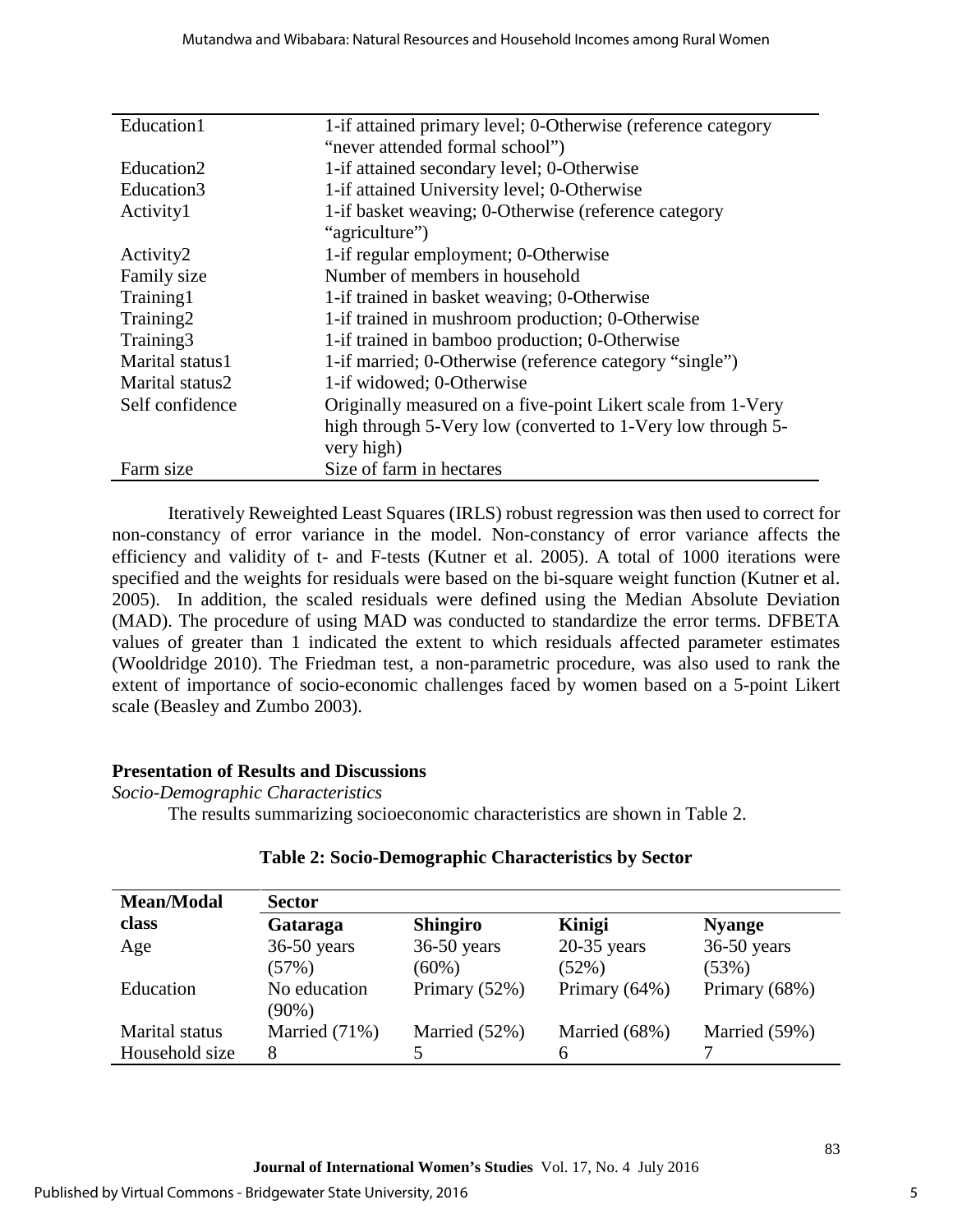Half of the respondents in Kinigi sector were aged between 20 and 35 years. However, the majority of interviewed women in Nyange (53%) and Gataraga sectors (57%) were aged between 36 and 50 years. A similar pattern was evident in Shingiro where 60% of the women were between 36 and 50 years. About 64% had primary level education in Kinigi while 68% had the same level of educational attainment in Nyange. In Shingiro, 52% had a primary level education. However, 9 in every 10 women interviewed in Gataraga sector had never attended school. Most of the respondents in the four sectors were married. On average, each household had six members with Gataraga sector having the highest number of 8 compared to 5 people in Shingiro sector. At least 50% of the interviewed women from each sector were married.

#### *Characterization of Rural Household Economy*

Respondents' economic activities were lumped into agriculture, basket weaving and regular employment. Agriculture was a common economic activity for many of the respondents. Shingiro sector had the highest proportion of women involved in agriculture (92%) followed by Gataraga sector with 82%. Nyange and Kinigi sectors had 45% and 47% of respondents involved in agriculture respectively.

Basket weaving emerged as one of the most important economic activities practiced by rural women in the study sites. This was mainly in response to the influx of foreign tourists to the VNP who were interested in purchasing local cultural artifacts. In Kinigi sector, for instance, 55% of the women indicated that they were involved in this activity. Half of the respondents in Nyange sector were also making baskets. However, it was less common in Gataraga and Shingiro, where 11% and 8% of the respondents revealed involvement in the activity. Most respondents indicated that they illegally accessed bamboo from the VNP.

Regular employment opportunities that were available for women in the VNP were explored. No respondents had access to regular employment from Kinigi and Shingiro sectors. However, only 7% and 3% of the respondents were employed as tourist guides from Gataraga and Nyange respectively. About 95% held a positive view towards the VNP as a source of benefit to their livelihoods because of high demand for local products as well as training received.

#### *Incomes Associated with Economic Activities*

Total household income from agriculture, basket weaving and regular employment were computed. Gataraga sector had the highest mean gross annual income per year of 44,190.71Rwf (73 USD). This was followed by Kinigi sector with gross annual income of 31,129.03Rwf (50USD) while Shingiro and Nyange had average incomes of 26,065.25Rwf (43USD) and 19,520.59Rwf (32USD) respectively. Few respondents had cows, goats, or sheep. However, half of the respondents owned sheep while 22% had goats. About 10% of the sample indicated owning cows. Results of the Friedman test showed that the three most important challenges were related to lack of marketing skills, training and lack of self-confidence (Chi-square value of 53.3, p<0.05).

#### *Socioeconomic Factors Associated with Annual Household Income*

Results of the IRLS robust regression are indicated in Table 3.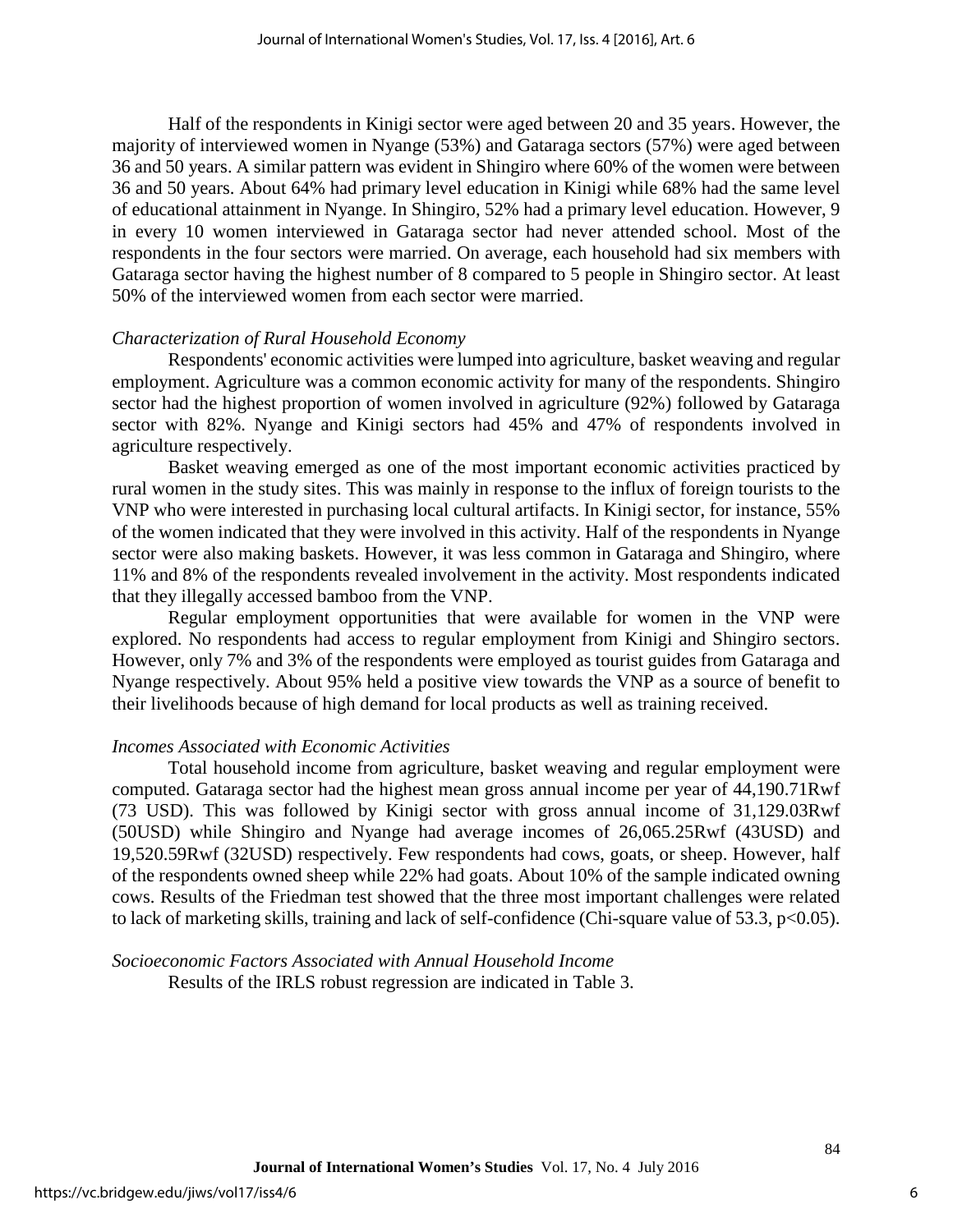| <b>Parameter</b> | <b>Estimate</b> | <b>Standard</b> | 95% Confidence |           | Chi-          | Pr > ChiSq |
|------------------|-----------------|-----------------|----------------|-----------|---------------|------------|
|                  |                 | <b>Error</b>    | Limits         |           | <b>Square</b> |            |
| Intercept        | 11.6469         | 4.5109          | 2.8056         | 20.4882   | 6.67          | 0.0098     |
| Activity 1       | $-7.6842$       | 2.3908          | $-12.3700$     | $-2.9983$ | 10.33         | 0.0013     |
| Age2             | $-0.7737$       | 2.2695          | $-5.2218$      | 3.6744    | 0.12          | 0.7332     |
| Activity2        | 648.9470        | 6.4563          | 636.2929       | 661.6011  | 10103.0       | < .0001    |
| Self confidence  | 1.8896          | 0.7429          | 0.4336         | 3.3456    | 6.47          | 0.0110     |
| Training3        | 2.1252          | 2.3846          | $-2.5486$      | 6.7990    | 0.79          | 0.3728     |
| Training2        | $-0.0992$       | 1.9451          | $-3.9115$      | 3.7130    | 0.00          | 0.9593     |
| Sector dummy 2   | $-6.4632$       | 3.2167          | $-12.7678$     | $-0.1586$ | 4.04          | 0.0445     |
| Family size      | $-0.2068$       | 0.2667          | $-0.7295$      | 0.3159    | 0.60          | 0.4381     |
| education1       | 3.7118          | 2.4009          | $-0.9939$      | 8.4175    | 2.39          | 0.1221     |
| Age1             | $-0.0822$       | 2.2846          | $-4.5600$      | 4.3955    | 0.00          | 0.9713     |
| education3       | $-1.2167$       | 3.3336          | $-7.7504$      | 5.3169    | 0.13          | 0.7151     |
| Training1        | 3.0079          | 2.3378          | $-1.5741$      | 7.5898    | 1.66          | 0.1982     |
| Sector dummy 1   | $-6.3873$       | 3.1064          | $-12.4757$     | $-0.2989$ | 4.23          | 0.0398     |
| Sector dummy 3   | $-5.9061$       | 3.4148          | $-12.5990$     | 0.7869    | 2.99          | 0.0837     |
| Farm size        | 0.1941          | 0.9491          | $-1.6661$      | 2.0544    | 0.04          | 0.8379     |
| Scale            | 7.6631          |                 |                |           |               |            |

**Table 3: Socioeconomic Factors Related to Annual Household Income based on a Survey Conducted with Respondents in Four Sectors Located near National Parks**

Four independent variables were statistically associated with annual household income. These were activity1 (basket weaving), activity2 (regular employment), self-confidence, sector dummy 2 (Nyange) and sector dummy 1 (Kinigi) (p<0.05). In addition, sector dummy 3 (Shingiro) was significant at the 10% level ( $p<0.1$ ). Relative to agriculture, respondents who were engaged in basket weaving earned about US\$7.68 less annually, ceteris paribus. Greater self-confidence was associated with an increase of US\$1.88 in annual household income. When compared with Gataraga sector, respondents located in Kinigi, Shingiro or Nyange earned about US\$6 less income annually. Respondents who were regularly employed obtained \$648 higher annual income than those were not formally employed. Independent variables such as age, education and training were not significantly associated with annual household income (p>0.05). The Akaike Information Criteria (AIC) and Bayesian Information Criteria (BIC) values were 193.12 and 244.65 respectively.

#### **Discussion**

Socio-demographic characteristics considered in this study were age, educational level, marital status and household size as it related to the four sectors. These parameters have an important influence on agricultural incomes earned over time as well as values towards conserving biodiversity (Tomicevic et al. 2010, Mehta and Heinen 2001). Results are therefore likely to be useful to various stakeholders that include the Ministry of Finance and Economic Planning (MINECOFIN), Ministry of Natural Resources (MINIRENA), Rwanda Agricultural Board and Rwanda Office for Tourism and National Parks (ORTPN). Outputs provide a guide to the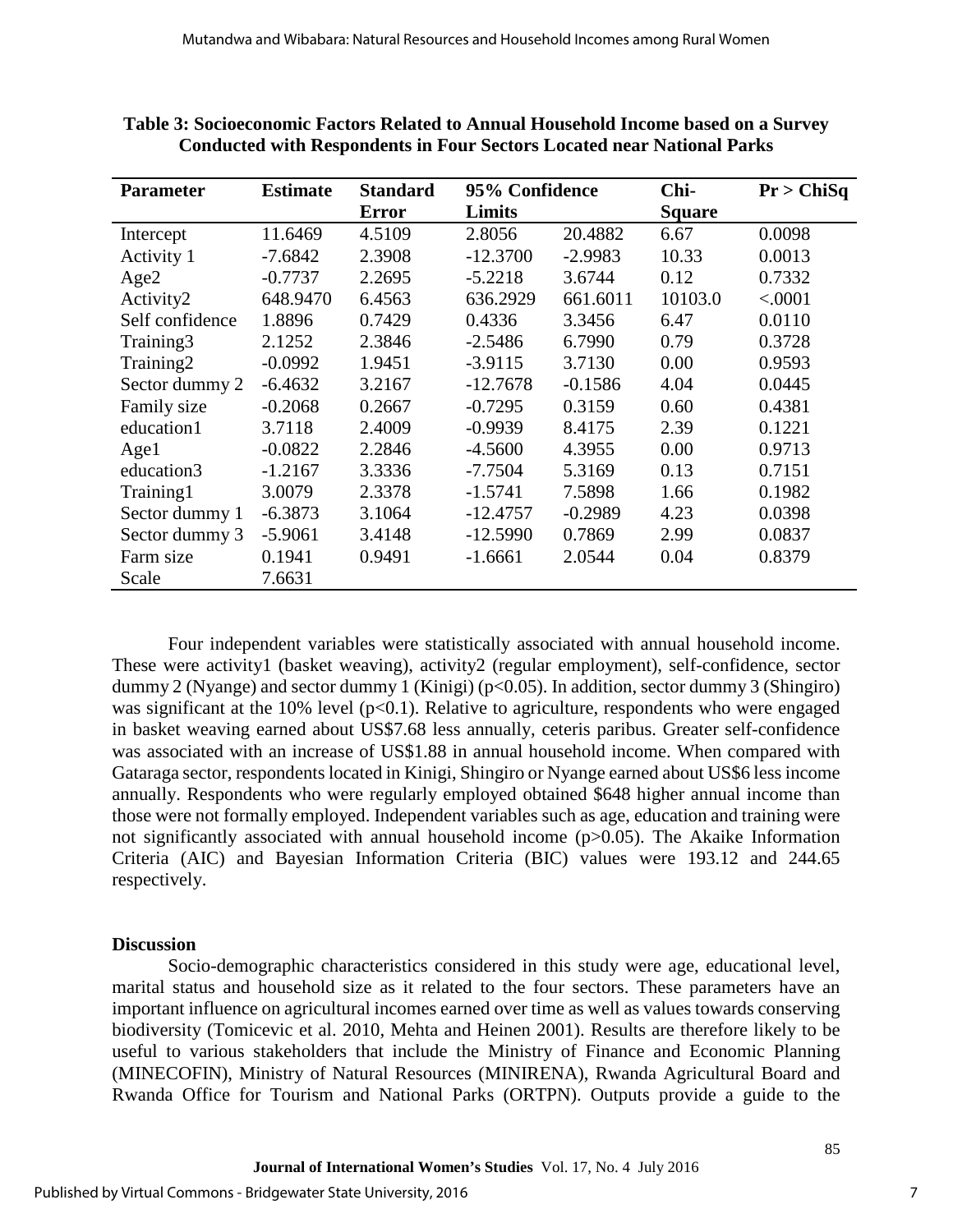identification of the most lucrative income generating activities and designing of possible strategies to enhance financial sustainability.

Findings showed that the majority of women had a primary level education or never attended formal school. Results also indicated an average household size of 6 members. These results are in line the observations from recent NISR Health and Demographic Survey (2014) which pointed out that older sections of the rural population, particularly women, had relatively lower access to education compared to men. While enrollment in primary schools has been increasing over time, the proportion of females who continue to secondary education level in Rwanda is estimated to be 30% (Ministry of Education Statistics Yearbook 2012). These results portend the potential negative impacts of educational constraints on various rural household socioeconomics.

National-level studies that have attempted to characterize the Rwandan economy revealed agriculture as the predominant activity that sustains the rural population (Rurangwa 2002). In line with this observation, findings from this study suggested that agriculture was a key activity in the generation of household income. IRLS robust regression analysis showed that agricultural income was higher than revenue generated from basket weaving. However, it was lower than the income obtained from regular employment. Sector level differences in household income may be explained by the resource endowments found in each region. In Kinigi sector, basket weaving was likely to be more lucrative because of a higher number of tourists. However, such visits were seasonal. On the hand, Gataraga has relatively higher agricultural activity mainly due to flatter terrain when compared with other sectors. The income obtained from agriculture may be higher since the demand for food products is more predictable. Results on the magnitude of annual income are consistent with Vinck et al. (2009) who showed that households that relied predominantly on agriculture earned incomes less than 50,000Rwf per year (83 USD). In addition, the third integrated household living conditions survey (EICV3) also asserts that most individuals engaged mainly in agricultural activities were poor. If the standard of 1USD per day is used as the benchmark for poverty, then most of the households were in extreme poverty. Poverty is one of the main reasons behind illegal extraction of resources from national parks (Chowdury et al. 2009, Masozera and Alavapatti 2004, Yamagiwa 2003, Plumptre and Williamson 2001).

Four main factors may help to explain the low incomes observed in the four sectors. First, agricultural activities were eminently subsistence and based on traditional methods of production. Secondly, production was carried out on small and hilly slopes which exacerbated soil erosion. Third, many of the respondents did not have any livestock such as cows, sheep, or goats to provide manure for improving soil fertility. Fourth, lack of formal employment opportunities may be attributed to low education levels among women (Deda and Rubian 2004). Social benefits from amenities such as water tanks, lodges, roads and schools have not trickled down to the household level. These factors may have resulted in intermittent food supply shocks especially in the October-November and April-May periods (Plumptre and Williamson 2001).

Findings also showed that self-confidence had a positive relationship with household income. This suggests that confidence building may be considered an ingredient of small business success among rural women (Kabeer 2005, Leach and Sitaram 2002). Given that the majority of the women were not formally educated, adult training methods may be used to improve facets related to personal outlook, marketing and general business skills (Mehta and Heinen 2001). Such training opportunities may be helpful in developing "ambassadors of conservation" whose role is to inculcate the ecological value of forests to other members of the community. Rural women may also be encouraged to broaden income sources once they have developed self-belief (Chowdury et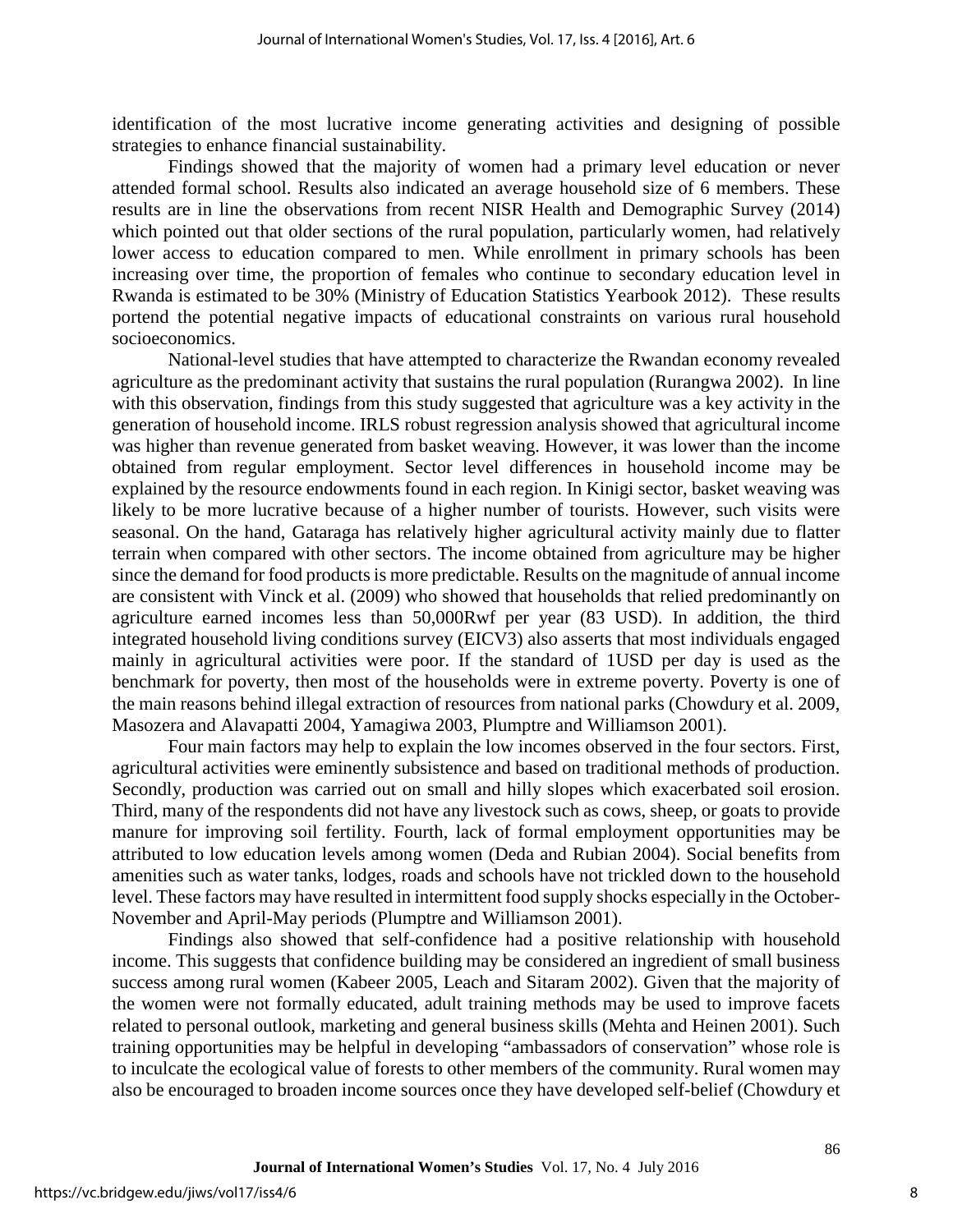al. 2009, Badola and Hussain 2003). Some respondents had already been trained by ORTPN and NGOs in bamboo production through women cooperatives. However, they still illegally obtained natural resources from the park indicating that the training may have been inadequate.

#### **Conclusions and Recommendations**

The results of this analysis showed that agriculture and basket weaving were important sources of income. However, these households remained poor or very poor. This may explain why there was a tendency towards illegal extraction of resources from the VNP. Given that annual income varied by sector, community-driven income diversification strategies that consider the unique natural resource endowments could be further explored to increase incomes. It is important to focus on the entire value chain (input acquisition, production, and marketing) for each of the identified small business areas because some activities (e.g. agriculture) are seasonal and may require alternative markets. Building self-confidence may also be helpful in developing business ventures that may be successful in the long-run. Since these communities are closely knit, it may be prudent to take advantage of the already existing social capital inherent in such populations. Rural cooperatives are already existent but emphasis may be placed on shared values and commitment. Self-confidence may also be consolidated through the use adult-based educational strategies because a large proportion of the women did not attend formal school. The use of peers that were successful in business and identified from the community may also assist to increase self-belief among respondents. Innovative marketing activities anchored on socio-cultural aspects may be further considered in this regard. An example of such a strategy is the use of bamboobased traditional forms of packing agricultural products.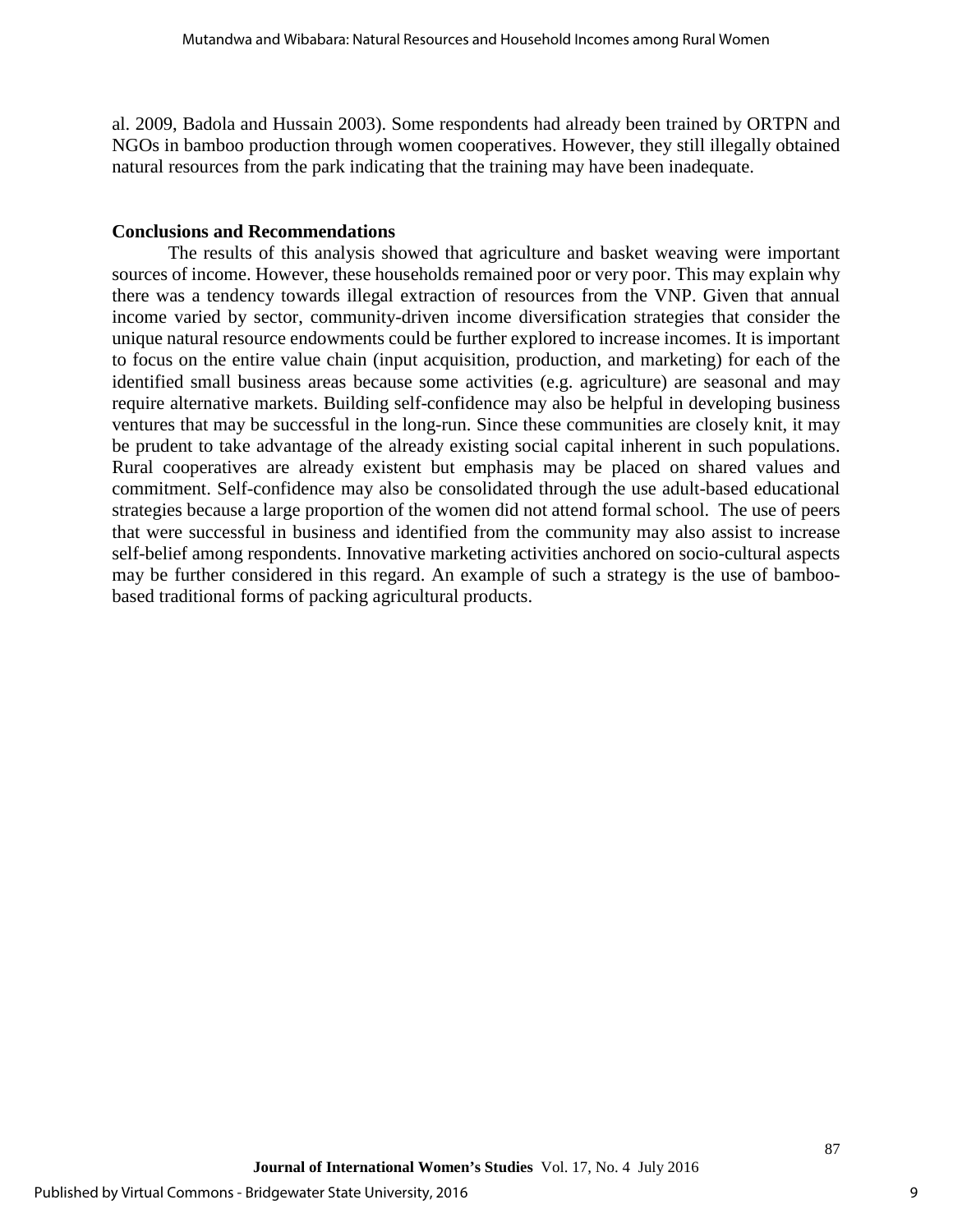#### **References**

- Agrawal, A., & Gibson, C.C. (1999). Enchantment and disenchantment: the role of community in natural resource conservation. *World development*, *27*(4), 629-649.
- Ancrenaz, M., Dabek, L., & O'Neil, S. (2007). The costs of exclusion: recognizing a role for local communities in biodiversity conservation. *PLoS Biology, 5*(11), e289.
- Badola, R., & Hussain, S.A. (2003). Conflict in paradise: Women and protected areas in the Indian Himalayas. *Mountain Research and Development, 23*(3), 234-237.
- Barrett, C. B., Brandon, K., Gibson, C., & Gjertsen, H. (2001). Conserving tropical biodiversity amid weak institutions. *BioScience, 51*(6), 497-502.
- Beasley, T.M., & Zumbo, B.D. (2003). Comparison of aligned Friedman rank and parametric methods for testing interactions in split-plot designs. *Computational statistics & data analysis, 42*(4), 569-593.
- Berkes, F., & Adhikari, T. (2006). Development and conservation: indigenous businesses and the UNDP Equator Initiative. *International journal of entrepreneurship and small business, 3*(6), 671-690.
- Brooks, J., Filipski, M., Jonasson, E., & Taylor, J.E. (2011). *Modelling the distributional implications of agricultural policies in developing countries: the development policy evaluation model* (DEVPEM) (No. 50). OECD Publishing.
- Chowdhury, M.S.H., Koike, M., & Muhammed, N. (2009). Embracing collaborative protected area management for conservation: an analysis of the development of the forest policy of Bangladesh. *International Forestry Review, 11*(3), 359-374.
- Coad, L., Abernethy, K., Balmford, A., Manica, A., Airey, L., & MILNER‐GULLAND, E. J. (2010). Distribution and use of income from bushmeat in a rural village, central Gabon. *Conservation biology, 24*(6), 1510-1518.
- Deda, P., & Rubian, R. (2004, August). *Women and biodiversity: the long journey from users to policymakers.* In Natural Resources Forum (Vol. 28, No. 3, pp. 201-204). Blackwell Publishing Ltd.
- FAO. (2013). Men and women in agriculture: closing the gap. FAO publications, Rome, Italy. Accessed online at [http://www.fao.org/sofa/gender/did-you-know/en/.](http://www.fao.org/sofa/gender/did-you-know/en/)
- Gillingham, S., & Lee, P.C. (1999). The impact of wildlife-related benefits on the conservation attitudes of local people around the Selous Game Reserve, Tanzania. *Environmental Conservation, 26*(03), 218-228.
- Hackel, J. D. (1999). Community conservation and the future of Africa's wildlife. *Conservation biology, 13*(4), 726-734.
- Heinen, J. T., & Mehta, J. N. (2000). Emerging issues in legal and procedural aspects of buffer zone management with case studies from Nepal. *The Journal of Environment & Development, 9*(1), 45-67.
- Hogan, J.N., Miller, W.A., Cranfield, M.R., Ramer, J., Hassell, J., Noheri, J.B., Conrad, P., & Gilardi, K.V. (2014). Giardia in mountain gorillas (Gorilla beringei beringei), forest buffalo (Syncerus caffer), and domestic cattle in Volcanoes National Park, Rwanda. *Journal of wildlife diseases, 50*(1), 21-30.
- Kabeer, N. (2005). Gender equality and women's empowerment: a critical analysis of the third millennium development goal 1. *Gender & Development, 13*(1), 13-24.
- Kideghesho, J.R., Røskaft, E., & Kaltenborn, B.P. (2007). Factors influencing conservation attitudes of local people in Western Serengeti, Tanzania. *Biodiversity and Conservation, 16*(7), 2213-2230.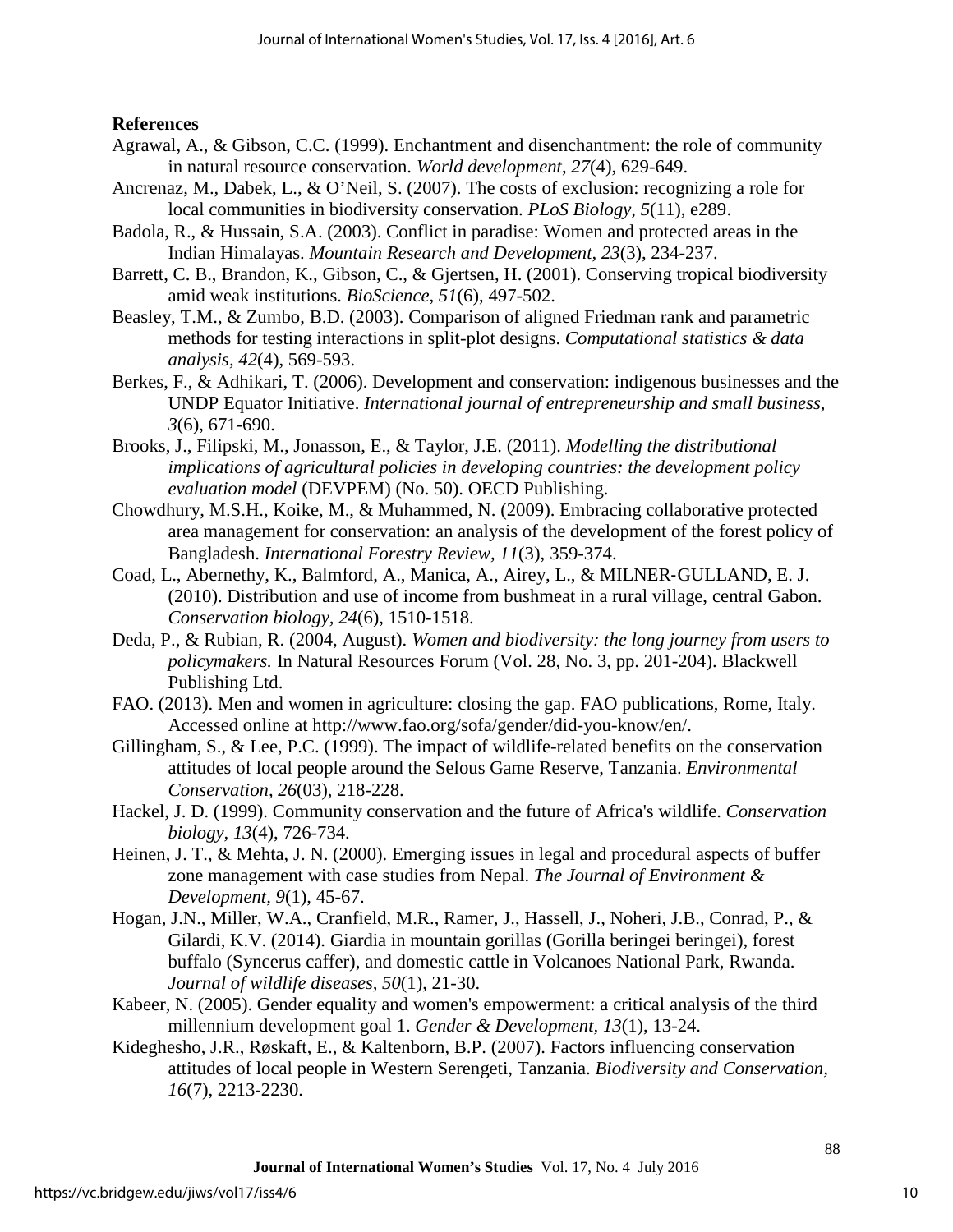- Kutner, M. H., Nachtsheim, C.J., Neter, J., & Li, W. (2005). *Applied linear statistical models.*  McGraw-Hill Irwin, New York, NY, USA.
- Leach, F., & Sitaram, S. (2002). Microfinance and women's empowerment: a lesson from India. *Development in Practice, 12*(5), 575-588.
- Masozera, M. K., & Alavalapati, J.R. (2004). Forest dependency and its implications for protected areas management: a case study from the Nyungwe Forest Reserve, Rwanda. *Scandinavian Journal of Forest Research, 19*(S4), 85-92.
- Mehta, J.N., & Heinen, J.T. (2001). Does community-based conservation shape favorable attitudes among locals? An empirical study from Nepal. *Environmental management, 28*(2), 165-177.
- Ministry of Education, MINEDUC. (2012). Education Statistics Yearbook, Kigali, Rwanda
- Musanze District Development Plan (2011). Annual Reports. Available at <http://www.musanze.gov.rw/>
- National Institute of Statistics of Rwanda (NISR). (2014) Fifth national demographic and health survey. Available online at [http://www.stat.gov.rw](http://www.stat.gov.rw/) .
- Nielsen, H., & Spenceley, A. (2011). *The Success of Tourism in Rwanda: Gorillas and More.* Joint World Bank and SNV publication.
- Nyakaana, J. B., & Edroma, E. (2008). Integrating wildlife in natural resources management for tourism and community livelihoods in Lake Victoria basin: East Africa. African Journal of Environmental Science and Technology, 2(10), 287-295.
- ORTPN. (2004). Rwanda Office of Tourism and National Parks Strategic Plan 2004-2008, ORTPN, IGCP, Kigali-Rwanda.
- ORTPN. (2007). Guide for community conservation as regards nature conservation in Rwanda. Butare/Kigali.
- Plumptre A.J., & Williamson, E.A. (2001). *Conservation-oriented research in the Virunga region. In: Robbins MM, Sicotte P, Stewart KJ (ed.). Mountain Gorillas: Three Decades of Research at Karisoke.* Cambridge Studies in Biological and Evolutionary Anthropology, 27, Cambridge: Cambridge University Press, pp. 361-390.
- Plumptre, A. J., Kayitare, A., Rainer, H., Gray, M., Munanura, I., Barakabuye, N Asuma, S., Sivha, M. and & Namara, A. (2004). The socio-economic status of people living near protected areas in the Central Albertine Rift. Wildlife Conservation Society (WCS), New York. Albertine Rift Technical Reports, 4, p.127
- Rurangwa, E. (2002). "Land Policy and Land Reform in Sub-Saharan Africa, Perspective of Land Reform in Rwanda", FIG XXII International Congress, Washington, D.C. USA, April 19-26, 2002.
- Tomićević, J., Shannon, M.A., & Milovanović, M. (2010). Socio-economic impacts on the attitudes towards conservation of natural resources: Case study from Serbia. *Forest Policy and Economics, 12*(3), 157-162.
- Vinck, P., Brunelli, C., Takenoshita, K., & Chizelema, D. (2009). Rwanda: Comprehensive Food Security and Vulnerability Analysis. Rome: World Food Programme.
- Wainwright, C., & Wehrmeyer, W. (1998). Success in integrating conservation and development? A study from Zambia. World development, 26(6), 933-944.
- Wooldridge, J. M. (2010). *Econometric analysis of cross section and panel data. MIT* press, Cambridge, England.